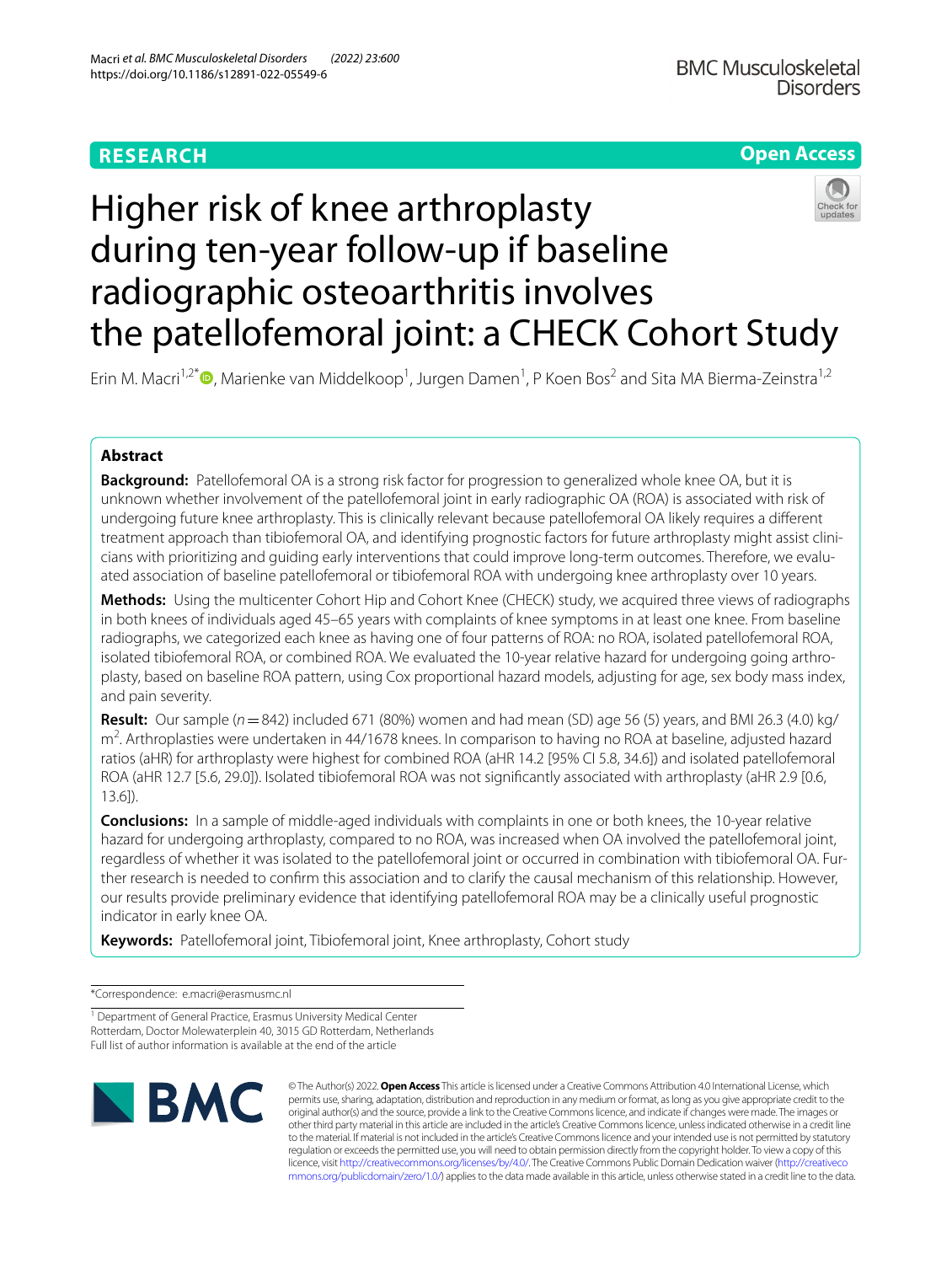# **Background**

Knee osteoarthritis (OA) is a chronic musculoskeletal condition associated with pain, loss of function and reduced quality of life [[1\]](#page-6-0). Many individuals with knee OA experience progressive changes that, when severe enough, require extensive joint preserving strategies such as partial or total knee arthroplasty. Identifying important prognostic factors early in the disease trajectory could assist clinicians with prioritizing and guiding early interventions that have the potential to substantially improve long-term outcomes in knee OA. Knee OA afects both the tibiofemoral and patellofemoral joints, yet OA research has overwhelmingly focused on the tibiofemoral joint. Patellofemoral OA is a strong risk factor for progression to generalized whole knee OA [\[2](#page-6-1)[–4](#page-6-2)]. It afects at least 25% of population-based cohorts [\[5](#page-6-3)[–7](#page-6-4)], and it is associated with similar levels of pain, stifness, loss of function and reduced quality of life as tibiofemoral OA [[6,](#page-6-5) [8](#page-6-6), [9](#page-6-7)]. What we do not know is whether the pattern of early radiographic OA (tibiofemoral, patellofemoral, or both combined) is prognostic of who will eventually require knee arthroplasty. This is particularly relevant since patellofemoral OA likely requires a diferent treatment approach than tibiofemoral OA [\[10–](#page-6-8)[12\]](#page-6-9). To determine whether patellofemoral joint involvement in early OA is prognostic of clinical outcomes, we evaluated the relative hazard for undergoing arthroplasty according to baseline presence of patellofemoral or tibiofemoral OA (compared to no radiographic OA) in a cohort of middleaged individuals with knee complaints.

# **Methods**

# **Sample characteristics**

The Cohort Hip and Cohort Knee (CHECK) study is a multicenter Dutch cohort of 1002 individuals aged 45–65 years at baseline who reported symptom complaints in the hip or knee. We evaluated a subgroup  $(n=845)$  of individuals who reported knee pain or stiffness in one or both knees at baseline [\[2](#page-6-1)]. We defned symptom complaints as pain or stifness for which the individual had never visited a physician for these complaints, or had frst seen a physician for the symptoms less than six months prior to study enrolment, though their symptoms could have been present for longer than six months. Ethics approval was provided by all participating centers, and all participants provided informed written consent [\[13](#page-6-10)]. Research was carried out in accordance with the Helsinki Declaration.

## **Radiographs and scoring**

Radiographs of both knees were obtained at baseline, and were repeated during years two, five, eight and ten. Radiographs taken included: weightbearing posteroanterior (semi-flexed 7–10  $^{\circ}$ ), weightbearing lateral (flexed 30  $^{\circ})$ and non-weightbearing skyline (fexed 30 ◦). Radiographs were scored for individual features using two atlases [[14,](#page-6-11) [15](#page-6-12)], and Kellgren & Lawrence grades were assigned [[16\]](#page-6-13). Radiographs across all time points from baseline to 10 years follow-up were read at the same time and readers were aware of their sequence in time [[17](#page-6-14)]. Inter-rater reliability was previously established with prevalence and bias adjusted kappa of 0.6 [[18](#page-6-15)].

We used all three views of baseline radiographs to defne the OA pattern. We defned tibiofemoral compartment radiographic OA as Kellgren & Lawrence Grade≥2 [[16\]](#page-6-13). We defined patellofemoral radiographic OA as osteophytes of Grade ≥ 2, or joint space narrowing Grade ≥ 2 plus osteophytes Grade  $\geq$  1 [[14\]](#page-6-11). Using these definitions, we categorized each knee as having one of four patterns of radiographic OA at baseline: no OA, isolated patellofemoral OA, isolated tibiofemoral OA, or combined OA. In secondary analyses, we evaluated individuals with any patellofemoral OA (regardless of tibiofemoral OA status), and also evaluated individuals with any tibiofemoral OA (regardless of patellofemoral OA status).

# **Outcome**

Our planned approach was to radiographically confrm the occurrence of arthroplasty (partial or total) over the 10 years of follow-up, and record the number of years from baseline to when the arthroplasty occurred. However, during our initial analyses, we identifed seven cases where participants reported undergoing arthroplasty (including year the surgery took place) but we did not have radiographs to visually confrm those reports. Often it was the only joint with a missing radiograph (i.e., contralateral knee and bilateral hip images were still acquired). Thus, having an arthroplasty may have been the reason why radiographs were not taken (though this cannot be confrmed). We therefore defned the primary outcome as radiographically confrmed arthroplasty, but also considered cases of self-reported arthroplasty (that could not be confrmed radiographically) as a secondary outcome to account for possible misclassifcation of those cases.

# **Statistical analyses**

We evaluated relative hazard for undergoing going arthroplasty for all knees, based on baseline OA pattern, using Cox proportional hazard models, clustered at the participant level in order to account for the correlation between both knees within each participant. We defned no OA as our reference group. Individuals who withdrew from the study, were lost to follow-up, or did not undergo arthroplasty by the end of completion of the full study follow-up period were censored in the last year that data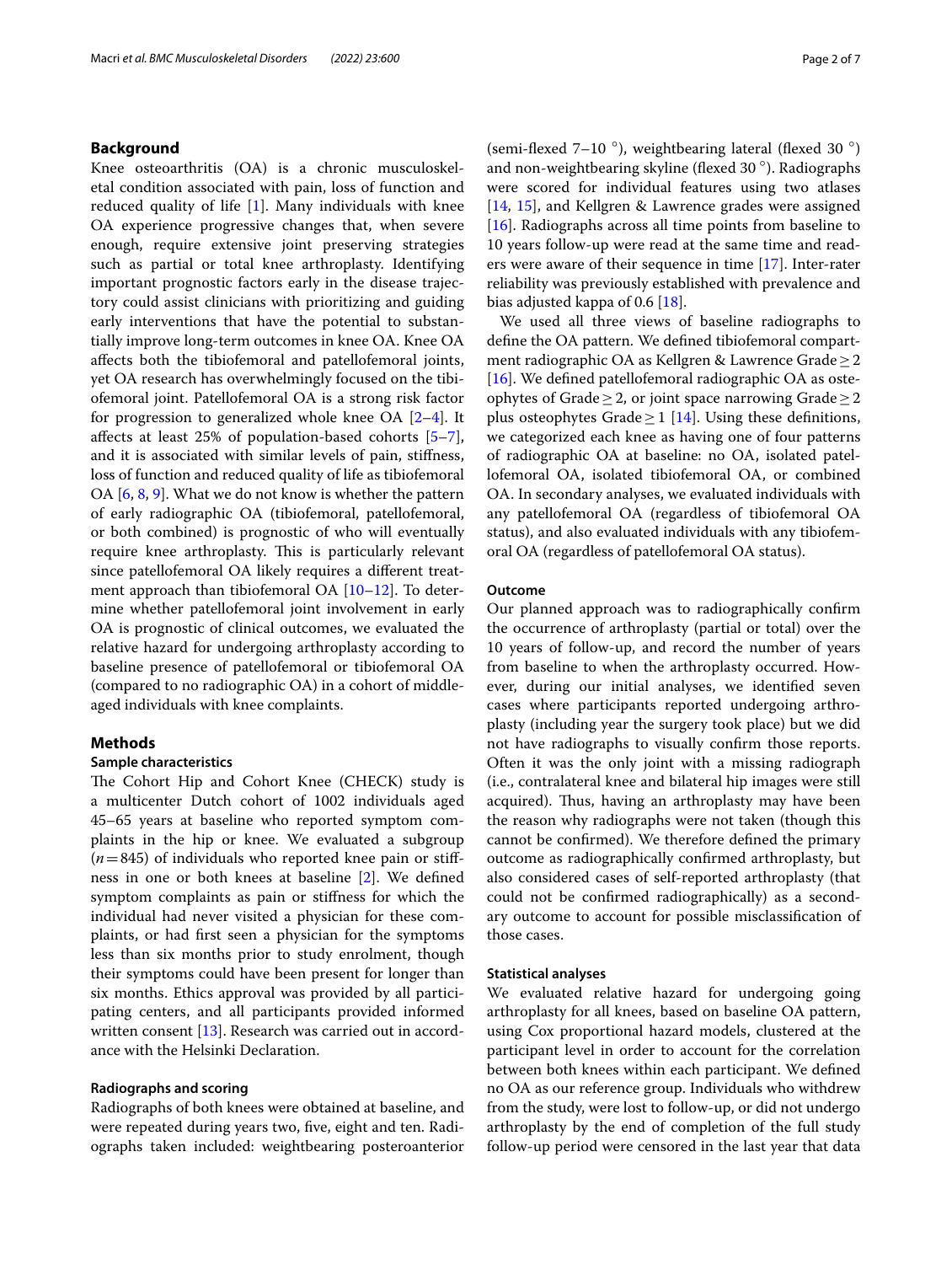for a participant was recorded. In addition to crude hazard ratios (HR), we also adjusted for age, sex, body mass index (BMI), and baseline pain severity according to the Western Ontario McMaster Pain subscale (WOMAC Pain), which are known confounders related to both radiographic OA and future knee arthroplasty [\[19](#page-6-16), [20\]](#page-6-17). After running each model, we performed proportional hazards tests and created log–log plots to confrm that assumptions were not violated.

In secondary analyses, we evaluated relative hazard for undergoing arthroplasty based on having any patellofemoral OA (regardless of tibiofemoral OA status) at baseline in comparison to having no radiographic patellofemoral OA. For these analyses, we estimated crude and adjusted HRs as above, and in a third model also adjusted for baseline tibiofemoral OA. Finally, we did the same evaluations for any baseline tibiofemoral OA, adjusting for baseline patellofemoral OA in the third model.

In addition to performing all of the above analyses with radiographically confrmed arthroplasties as our outcome, we performed sensitivity analyses based on the second defnition of arthroplasty (either radiographic confrmation or self-reported) to consider the possibility of misclassifcation of several knees. Finally, we performed sensitivity analyses of radiographically confrmed arthroplasties in a subsample of knees with pain at study enrolment (i.e. excluding all asymptomatic knees from the analysis).

All statistical analyses were performed using Stata/SE 15.1 (StataCorp, Texas, US). We defned statistical signifcance as  $p < 0.05$ .

# **Results**

Complete baseline radiographs were available and scored in 842 participants (1678 knees). This sample was comprised of 671 (80%) women, mean (SD) age 56 (5) years, and BMI 26.3  $(4.0)$  kg/m<sup>2</sup> (Table [1](#page-2-0) reports these plus additional patient demographics). There was no radiographic OA in 1307 (78%) knees (Fig. [1,](#page-2-1) Table [2\)](#page-3-0). Tibiofemoral OA was present in 189 (11%) knees, and was isolated to the tibiofemoral joint in 84 (5%) knees. Patellofemoral OA was present in 287 (17%) knees, and was isolated to the patellofemoral joint in 182 (11%) knees. Thus, combined tibiofemoral and patellofemoral OA was present in 105 (6%) knees.

Participant retention in the CHECK study was high, with 715 (85%) participants completing the 10-year follow-up; however, all 842 participants were included in our survival analyses. Arthroplasties were confrmed radiographically in 44 (3%) knees, 34 of which were total arthroplasties and 10 of which were medial hemi-arthroplasties (Fig. [2](#page-3-1)). Median time to arthroplasty for this group was 7 (interquartile range [IQR] 4) years: 8(3) for

# <span id="page-2-0"></span>**Table 1** Participant baseline demographics

| <b>Characteristic</b>                                            | $N = 842$   |
|------------------------------------------------------------------|-------------|
| Women, n (%)                                                     | 671 (80%)   |
| Age, mean (SD) years                                             | 55.9 (5.2)  |
| BMI, mean (SD) m/kg <sup>2</sup>                                 | 26.3(4.0)   |
| Race, n (%)                                                      |             |
| White                                                            | 816 (97%)   |
| Black                                                            | 8(1%)       |
| Asian                                                            | 12 (1%)     |
| Other                                                            | $5 (< 1\%)$ |
| Comorbidities, n (%)                                             |             |
| None                                                             | 212 (25%)   |
| $1 - 2$                                                          | 437 (52%)   |
| $3+$                                                             | 177 (21%)   |
| Kellgren & Lawrence Grade ( $n = 1684$ knees)                    |             |
| 0                                                                | 1010 (60%)  |
| 1                                                                | 485 (29%)   |
| $\overline{2}$                                                   | 187 (11%)   |
| 3                                                                | $2 (< 1\%)$ |
| $\overline{4}$                                                   | $0(0\%)$    |
| WOMAC, mean (SD) standardized scores/100                         |             |
| Pain                                                             | 25.6(17.3)  |
| Stiffness                                                        | 33.7 (21.2) |
| Function                                                         | 23.9 (17.3) |
| Duration of pain at enrollment, median (IQR) months<br>$(n=729)$ | 15 (9, 36)  |

*Note*: WOMAC scores and duration of pain are not joint-specifc

*BMI* body mass index, *WOMAC* Western Ontario McMaster questionnaire, standardized to a scale from 0 to 100, with higher scores representing worse symptoms, *IQR* interquartile range

<span id="page-2-1"></span>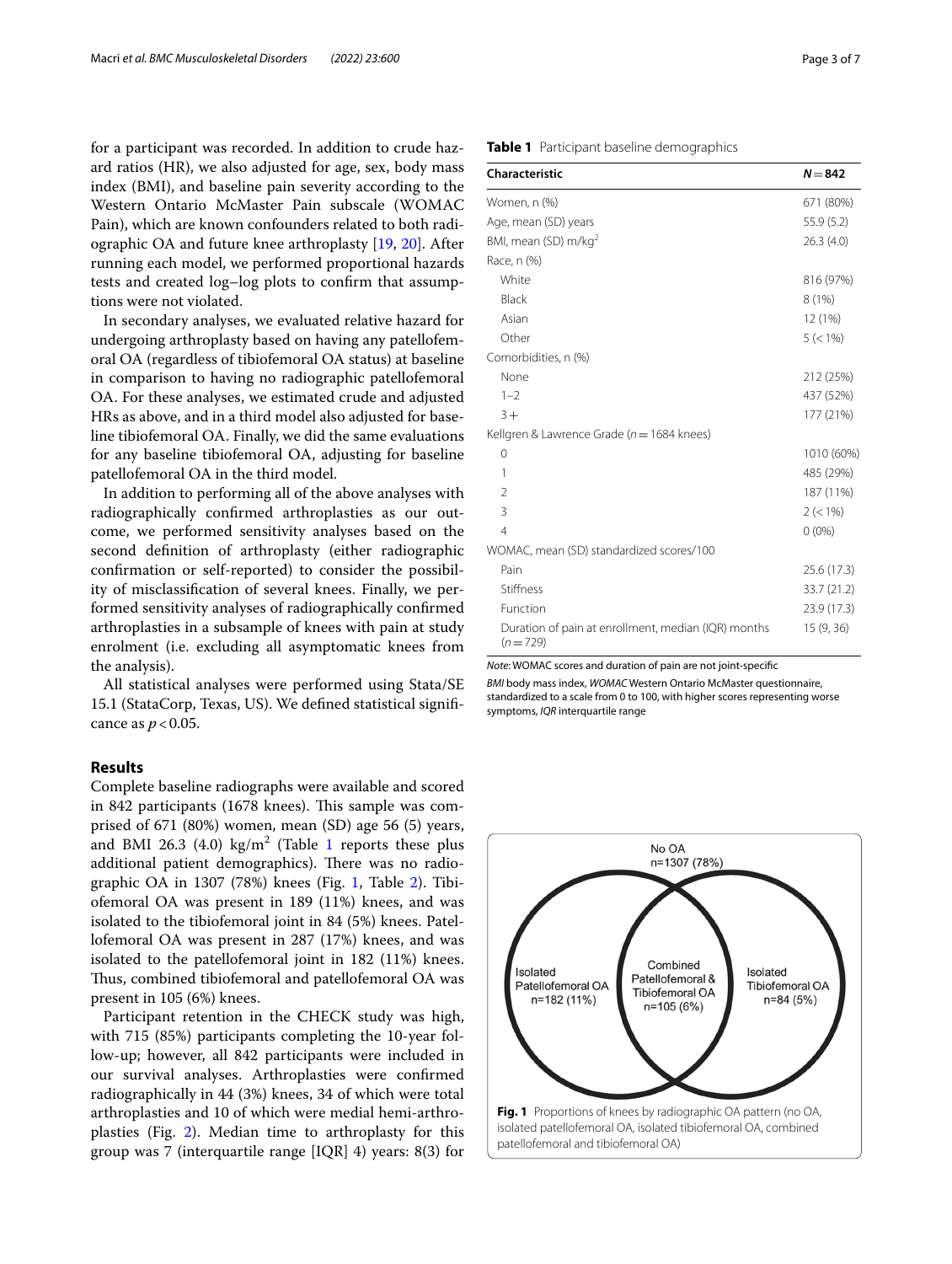| Radiographic OA pattern    | Number of arthroplasties <sup>a</sup> / baseline OA<br>prevalence (%) | Crude HR (95% CI) | Adjusted HR (95% CI) <sup>b</sup>                |
|----------------------------|-----------------------------------------------------------------------|-------------------|--------------------------------------------------|
| No OA                      | 11/1307 (1%)                                                          | [ref]             | [ref]                                            |
| Isolated patellofemoral OA | 17 / 182 (9%)                                                         | 11.9 (5.6, 25.4)  | 12.7 (5.6, 29.0)                                 |
| Isolated tibiofemoral OA   | 2/84(2%)                                                              | 2.9(0.6, 13.3)    | 2.9(0.6, 13.6)                                   |
| Combined OA                | 13/105 (12%)                                                          | 16.6 (7.0, 39.1)  | 14.2 (5.8, 34.6)                                 |
| Any patellofemoral OA      | 30 / 287 (10%)                                                        | 12.2 (6.3, 23.6)  | 11.9(5.8, 24.3)<br>10.8 (4.9, 24.2) <sup>c</sup> |
| Any tibiofemoral OA        | 15 / 189 (8%)                                                         | 4.4(2.2, 8.7)     | 3.7(1.9, 7.4)<br>1.3 (0.6, 2.8) <sup>c</sup>     |

<span id="page-3-0"></span>**Table 2** Radiographically confirmed arthroplasties: hazard ratios (HR, 95% CI) for knees ( $n = 1678$  due to missing data for 12 knees at baseline) undergoing arthroplasty over 10-years of follow-up, based on baseline OA compartment involvement (compared to no OA)

<sup>a</sup> 43 arthroplasties included in analysis because 1 knee did not have complete baseline radiography

<sup>b</sup> Adjusted for age, sex, body mass index and pain severity (WOMAC pain) at baseline

<sup>c</sup> Additional adjustment by OA of the other compartment (i.e. add 'any tibiofemoral OA' to the patellofemoral OA model, and vice versa)

**Bold** indicates *p*<*0.05*



<span id="page-3-1"></span>

the subgroup with no baseline radiographic OA; 6(4) for isolated patellofemoral OA; 5.5(9) for isolated tibiofemoral OA; and 7(2) for combined OA. We also identifed an additional seven arthroplasties that had been reported by participants but could not be radiographically confrmed (and were therefore of unknown type), thus 51 arthroplasties may have occurred. Median time to arthroplasty for this group was also 7 (IQR4) years:  $8(4)$  for no baseline radiographic OA; 6(4) for isolated patellofemoral OA; 5.5(9) for isolated tibiofemoral OA; and 7.5(2) for combined OA. In comparison to having no OA at baseline, adjusted hazard ratios (HR) for radiographically confrmed arthroplasty were highest for combined OA (adjusted HR 14.2 [95% CI 5.8, 34.6]), followed by isolated patellofemoral OA (HR 12.7 [5.6, 29.0]) (Table [2](#page-3-0)). Isolated tibiofemoral OA was not signifcantly associated with arthroplasty (HR 2.9 [0.6, 13.6]).

When considering any patellofemoral OA (i.e., isolated or combined), associations were similar (adjusted HR 11.9 [5.8, 24.3]), and did not change substantially after adjusting for the presence of tibiofemoral OA (Table [2](#page-3-0)). When considering any tibiofemoral OA, the initially adjusted models were statistically signifcant (HR 3.7 [1.9, 7.4]), however further adjusting for presence of patellofemoral OA resulted in a smaller and non-signifcant association (HR 1.3 [0.6, 2.8]). Performing all analyses with the seven additional knees reclassifed as having had an arthroplasty due to self-report (unable to confrm radiographically), results were similar, though with slightly attenuated effect sizes (Supplementary Table [1](#page-5-0)). Performing analyses with asymptomatic knees excluded, results again were similar, with slightly increased efect sizes and wider confdence intervals (Supplementary Table [2](#page-5-1)).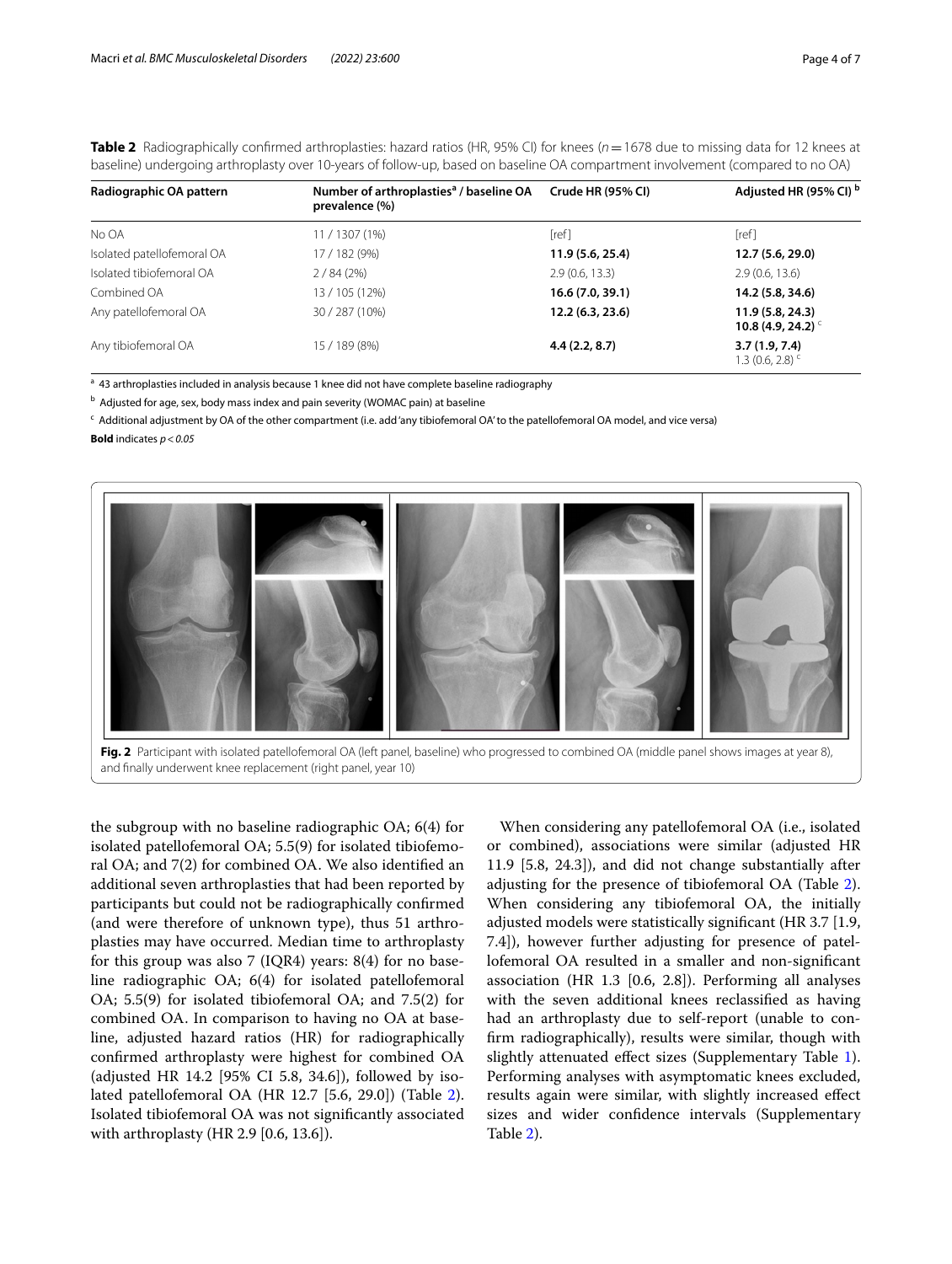# **Discussion**

Our results suggest that in individuals with symptom complaints in one or both knees, those with patellofemoral joint involvement, whether isolated or in combination with tibiofemoral OA, were at higher risk of undergoing arthroplasty compared to those with no baseline OA. This finding should be interpreted within the context of the relatively low number of arthroplasties that took place in this cohort during the ten-year follow-up.

Because knee OA often begins in the patellofemoral joint and later progresses to whole knee OA, combined OA is generally believed to represent a more advanced stage of disease  $[4]$  $[4]$ . Thus, we expected that those at highest risk for undergoing arthroplasty would have combined OA. However, our results suggest that isolated patellofemoral OA may also be an important prognostic indicator regarding the risk for developing end-stage OA that requires arthroplasty.

Several possible theoretical frameworks could explain these fndings, but they are preliminary at this stage. One possibility is that patellofemoral OA causes tibiofemoral OA which then leads to arthroplasty. This could occur through localized histochemical processes that communicate with and involve the tibiofemoral joint through shared synovium and intra-capsular space [[1](#page-6-0), [21\]](#page-6-18); or through biomechanical changes in response to pain, structural changes, or quadriceps weakness, resulting in increased mechanical loads to the tibiofemoral joint [[21–](#page-6-18) [28\]](#page-6-19) that causes OA. A second possibility is that a distinct phenotype exists whereby OA begins in the whole knee but is only visualized in the patellofemoral joint in its earliest stages, thus patellofemoral OA is an early biomarker of whole-knee OA. This phenotype may represent a more severe form of OA that is at higher risk of arthroplasty than other phenotypes. A third possibility is that symptoms and loss of function are worse in knee OA if there is patellofemoral joint involvement [\[8](#page-6-6)], leading to a higher likelihood of a patient being selected for arthroplasty. Regardless of which explanation – if any—is correct, our results suggest that patellofemoral OA may be prognostic of clinical outcomes. Predicting, or forecasting, future events serves a clinically useful role independently of known causation [\[29\]](#page-6-20). In the CHECK cohort, of the 17 knees with isolated patellofemoral OA that went on to undergo arthroplasty, 12 knees progressed to combined OA prior to replacement. The remaining five knees may also have undergone progression to combined OA, but this may have been missed because of our imaging schedule (2 to 3 years between each follow-up visit).

Arthroplasty is not a 'cure' for OA, and approximately 20% who undergo knee arthroplasty report being unsatisfied following surgery  $[30, 31]$  $[30, 31]$  $[30, 31]$  $[30, 31]$  $[30, 31]$ . The findings of the present study bring up the important question of whether OA status at the patellofemoral joint is being adequately considered when making surgical treatment decisions, and whether this may be a factor that infuences surgical decision making and outcomes. In the Netherlands, almost 80% of total knee arthroplasties are performed without resurfacing the patella  $[32]$  $[32]$ , and international rates of patellar resurfacing range between  $4 - 82\%$  by country [[33](#page-6-24)]. Recent meta-analyses and reviews suggest that patellar resurfacing is likely not cost efective in individuals without patellofemoral OA [[34\]](#page-6-25). However, resurfacing may reduce revision rates and possibly also post-operative anterior knee pain, particularly if resurfacing is performed selectively [[33–](#page-6-24)[37](#page-6-26)]. While potential complications such as component loosening or patellar fracture must be considered, it may be that some individuals would beneft from patellar resurfacing during primary arthroplasty in order to specifcally address patellofemoral joint-related symptoms. Future studies specifcally evaluating pre-arthroplasty patellofemoral joint structural features and symptoms with post-operative outcomes are needed to investigate whether the patellofemoral joint is an important predictor of surgical outcomes, and whether selective patellar resurfacing could improve arthroplasty outcomes. Knee OA commonly frst manifests in the patellofemoral joint, and patellofemoral OA is associated with as much pain, stifness, loss of function and reduced quality of life as tibiofemoral OA  $[2-4, 6, 8]$  $[2-4, 6, 8]$  $[2-4, 6, 8]$  $[2-4, 6, 8]$  $[2-4, 6, 8]$  $[2-4, 6, 8]$ . The present study adds to the literature by demonstrating that patellofemoral OA may also increase risk of undergoing future knee arthroplasty. Thus, a growing body of literature suggests that the patellofemoral joint should be a high priority in knee OA research [\[38\]](#page-6-27). Identifying patellofemoral OA in its early stages and intervening appropriately may serve to alter the trajectory of knee OA, mitigate symptoms, and delay or prevent the need for future surgery. Conservative treatments such as exercises targeting the patellofemoral joint, taping, and bracing may improve pain, patellofemoral alignment, and OA-related structural features such as bone marrow lesions [\[10](#page-6-8)[–12\]](#page-6-9). Clinical trials are urgently needed to optimize current treatment approaches, particularly treatments that can infuence long-term outcomes.

# **Limitations**

A limitation of the present study is that we do not have peri-surgical details about the arthroplasties that took place in the CHECK cohort. Second, self-reported questionnaires regarding symptoms were completed for each individual, but not separately for each joint (i.e., both hips and both knees), so we were unable to conduct knee-specific analyses of pain and function. Third, individuals with meniscus or ligament injuries were excluded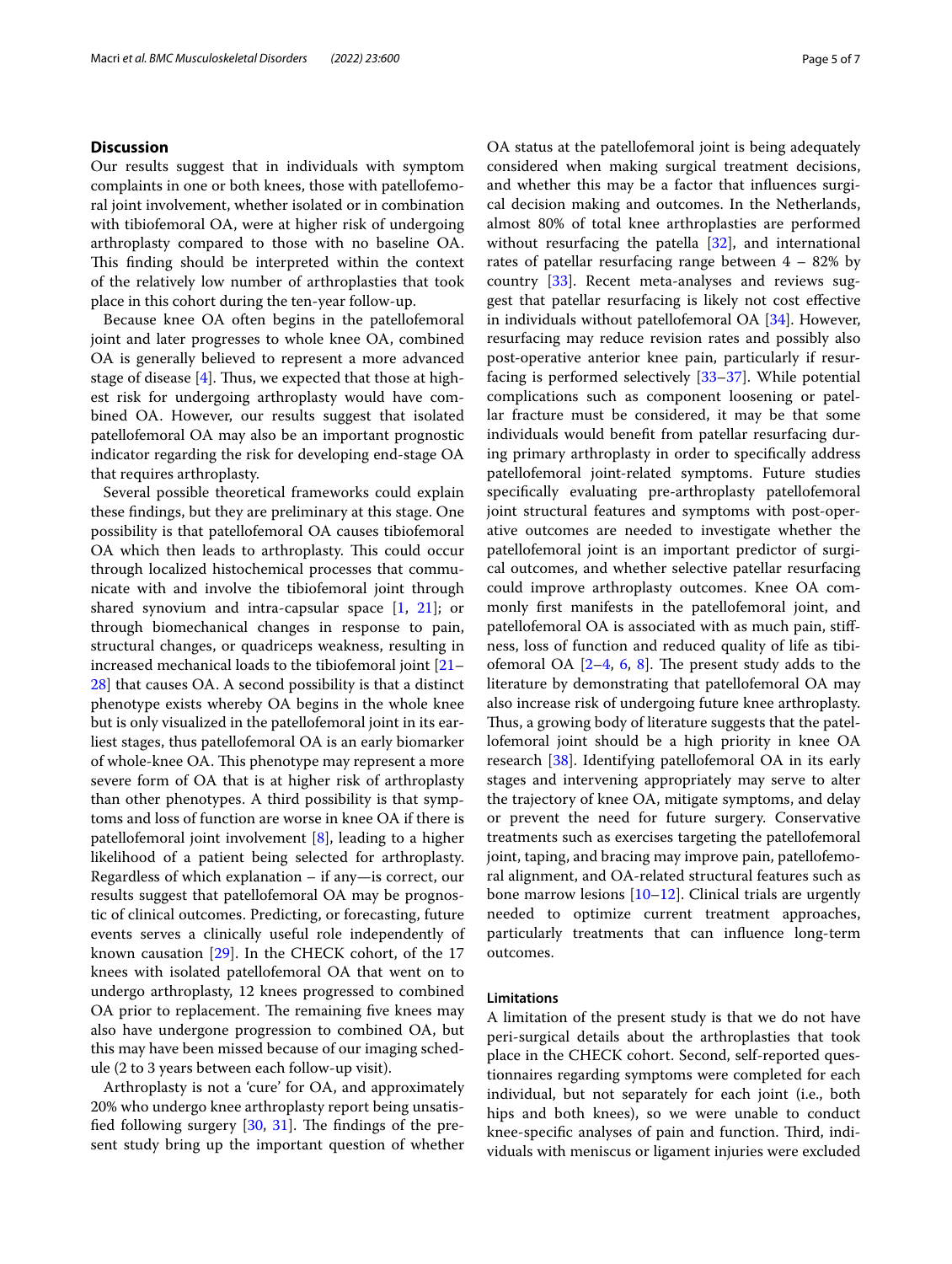from the CHECK cohort, and since these are both risk factors for future knee arthroplasty [[39\]](#page-6-28), this may have led to an overestimation of our results and limits generalizability of our fndings to a general knee OA population. It is also noted that our sample consisted of approximately 80% women. While we did adjust for sex in our model, it may be that the true associations between OA pattern and arthroplasty difer by sex. Finally, this study includes a relatively small number of individuals who underwent arthroplasty, thus efect sizes were imprecise and may not represent a stable point estimate. However, to our knowledge, the CHECK cohort is the largest early OA cohort that has adequate patellofemoral imaging and is therefore most suited to this research question. Other similar cohorts have not consistently obtained three views of radiographs, likely underestimating patellofemoral OA prevalence; or MRIs have only been acquired or scored in portions of study samples with limited followup or excluding individuals who do not undergo future arthroplasty [\[40](#page-6-29)[–42](#page-6-30)]. Our results should be interpreted cautiously, however, they provide clinically relevant early epidemiological evidence that warrants future cohort studies with larger sample sizes and adequate patellofemoral imaging to confrm our fndings.

## **Conclusions**

In a sample of middle-aged individuals with complaints of knee pain or stifness in one or both knees, the relative hazard for undergoing arthroplasty within 10 years was substantially increased in those with radiographic patellofemoral OA, regardless of whether it was isolated to the patellofemoral joint or occurred in combination with tibiofemoral OA. Our results suggest that identifying patellofemoral joint involvement may serve as a clinically useful prognostic indicator in early knee OA.

#### **Abbreviations**

BMI: Body Mass Index; CHECK: Cohort Hip and Cohort Knee; CI: Confidence Interval; HR: Hazard Ratios; MRI: Magnetic Resonance Imaging; OA: Osteoarthritis; SD: Standard Deviation; WOMAC: Western Ontario McMaster Questionnaire.

# **Supplementary Information**

The online version contains supplementary material available at [https://doi.](https://doi.org/10.1186/s12891-022-05549-6) [org/10.1186/s12891-022-05549-6](https://doi.org/10.1186/s12891-022-05549-6).

<span id="page-5-0"></span>Additional file 1: Supplementary Table S1. Sensitivity analyses: Radiographically confrmed or self-reported arthroplasties: hazard ratios (HR, 95% CI) for knees (*n*=1678) undergoing knee arthroplasty over10-years of follow-up, based on baseline OA compartment involvement (compared to no OA).

<span id="page-5-1"></span>**Additional fle 2: Supplementary Table S2.** Sensitivity analyses: Radiographically confrmed arthroplasties in subset of knees with pain at enrolment: hazard ratios (HR, 95% CI) for knees (*n*=1281) undergoing knee arthroplasty over 10-years of follow-up, based on baseline OA compartment involvement (compared to no OA).

#### **Acknowledgements**

The study was performed within: Erasmus Medical Center Rotterdam; Kennemer Gasthuis Haarlem; Leiden University Medical Center; Maastricht University Medical Center; Martini Hospital Groningen / Allied Health Care Center for Rheumatology and Rehabilitation Groningen; Medical Spectrum Twente Enschede / Ziekenhuisgroep Twente Almelo; Reade, formerly Jan van Bree‑ men Institute/VU Medical Center Amsterdam; St. Maartenskliniek Nijmegen; University Medical Center Utrecht and Wilhelmina Hospital Assen.

#### **Authors' contributions**

EMM: Design, data acquisition, and analysis and interpretation of data: conceptualization, formal analysis, methodology, visualization, writing – original draft, writing – review and editing. MvM: Design, data acquisition, and analysis and interpretation of data: conceptualization, data curation, funding acquisition, methodology, investigation, project administration, validation, writing – review and editing. JD: Design, data acquisition, and analysis and interpreta‑ tion of data: formal analysis, project administration, validation, writing – review and editing. PKB: Design, analysis and interpretation of data: supervision, writing – review and editing. SMABZ: Design, data acquisition, and analysis and interpretation of data: conceptualization, data curation, funding acquisition, methodology, investigation, resources, supervision, writing – review and editing. All authors read and approved the fnal manuscript.

### **Funding**

The Dutch Arthritis Association (ReumaNederland) initiated and funded the parent CHECK cohort study, but played no role in the design, analysis, interpretation, or writing of the present study. Dr. Macri received funding support from a Canadian Institutes of Health Research Banting Postdoctoral Fellowship.

#### **Availability of data and materials**

The data generated during the CHECK study are archived in the publically available DANS (Data Archiving and Networking Services) Easy repository, [https://easy.dans.knaw.nl/ui/datasets/id/easy-dataset:63523.](https://easy.dans.knaw.nl/ui/datasets/id/easy-dataset:63523) Requests for collaboration can be sent to checkreu@umcutrecht.nl or m.wenting@umcutrecht.nl.

## **Declarations**

#### **Ethics approval and consent to participate**

Ethics approval was provided by the Medical Ethics Committees in every participating center: Academic Hospital Maastricht; Erasmus Medical Center Rotterdam; Jan van Breemen Institute/VU Medical Center Amsterdam; Kenne‑ mer Gasthuis Haarlem; Martini Hospital Groningen/Allied Health Care Center for Rheumatology and Rehabilitation Groningen; Medical Spectrum Twente Enschede/ Twenteborg Hospital Almelo; St Maartenskliniek Nijmegen; Leiden University Medical Center; University Medical Center Utrecht; and Wilhelmina Hospital Assen. All participants provided informed written consent. Research was carried out in accordance with the Helsinki Declaration.

#### **Consent for publication**

Not applicable.

#### **Competing interests**

SMABZ reports grants from The Netherlands Organisation for Health Research and Development, CZ, European Union, Foreum, Dutch Arthritis Association, personal fees from Osteoarthritis Research Society International (OARSI,<\$10,000), and personal fees from Pfzer (<\$10,000), all outside of the submitted work. The remaining authors declare that they have no competing interests.

#### **Author details**

<sup>1</sup> Department of General Practice, Erasmus University Medical Center Rotterdam, Doctor Molewaterplein 40, 3015 GD Rotterdam, Netherlands. 2 <sup>2</sup> Department of Orthopaedics and Sports Medicine, Erasmus University Medical Center Rotterdam, Doctor Molewaterplein 40, 3015 GD Rotterdam, **Netherlands** 

Received: 2 February 2022 Accepted: 13 June 2022Published online: 22 June 2022